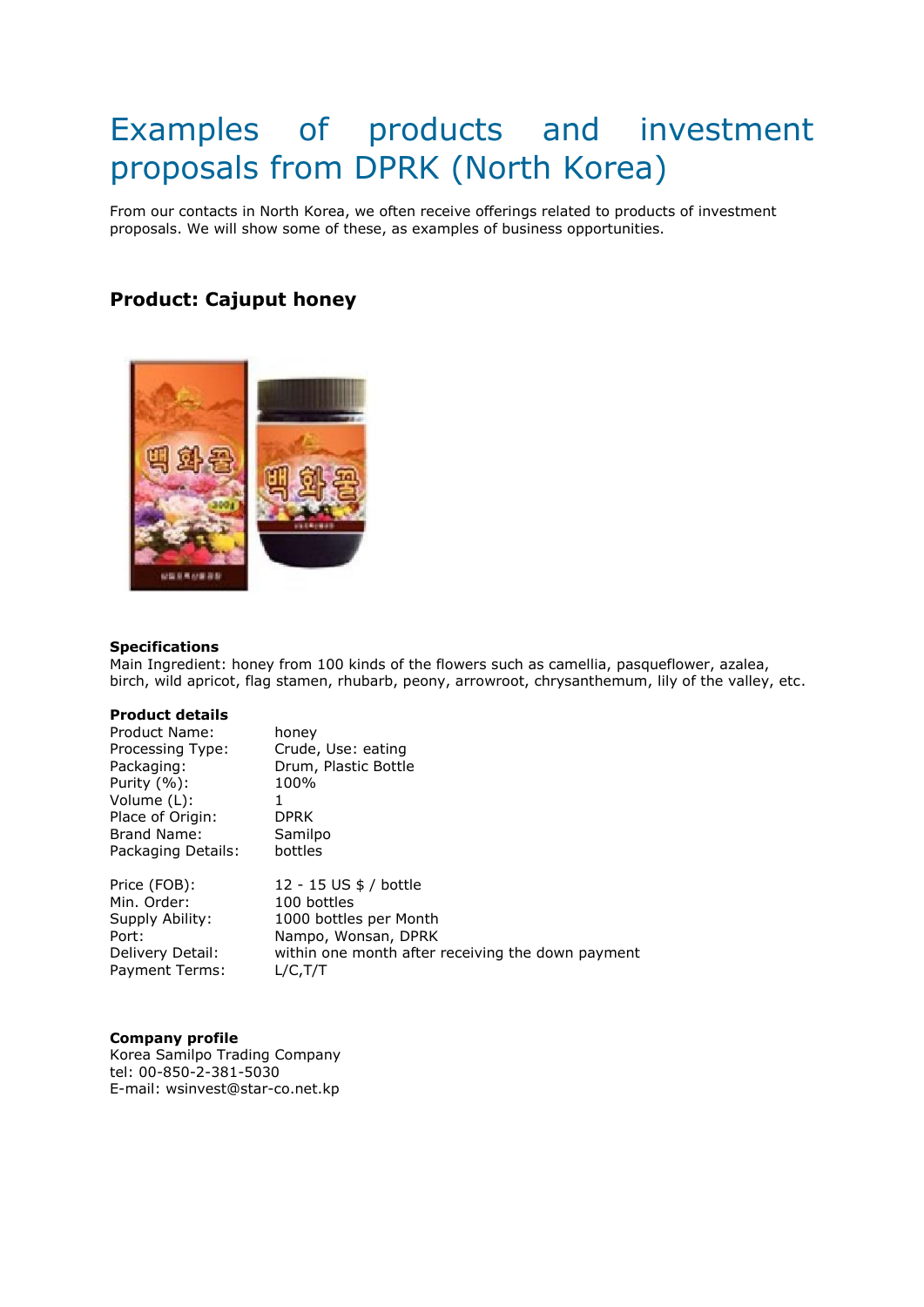### **Investment Project: Wonsan Seafood Restaurant**



#### **Description of the project**

The beach park will be near the service facilities and hotels for tourists, to be newly built in downtown Wonsan and the beautiful seaside, so it is expected to attract many visitors.

A three-storey seafood restaurant (building space: 3,000 m2, total floor space: 7,000 m2) is planned be built near the seaside inside the park.

Ground Floor: Exhibition hall in which fish caught alive in the near sea and fresh water and frozen and processed seafood are on display and for sale. The exhibited fish are kept in basin.

1st Floor: Seafood restaurant with a public dining hall and several private dining rooms. It is going to be decorated in a way to show the world under the sea.

2nd Floor: Open-air restaurant in which seafood, Pulgogi (roasted meat) and other cuisines will be served. It will be capped by a transparent roof. All the kitchens will be glass-walled to show high cultural and hygienic qualities and skills of cooks.

Location: Jung-dong, Wonsan, Kangwon Province Estimated cost: US\$ 1-4 million Type of investment: Equity or contractual joint venture, or as agreed by both sides

Period of implementation: 1-year construction, 10-year operation Profitability: Under preliminary feasibility study

**Company profile**  Korea Samilpo Trading Company Tel: 00850-2-381-5030 E-mail: wsinvest@star-co.net.kp